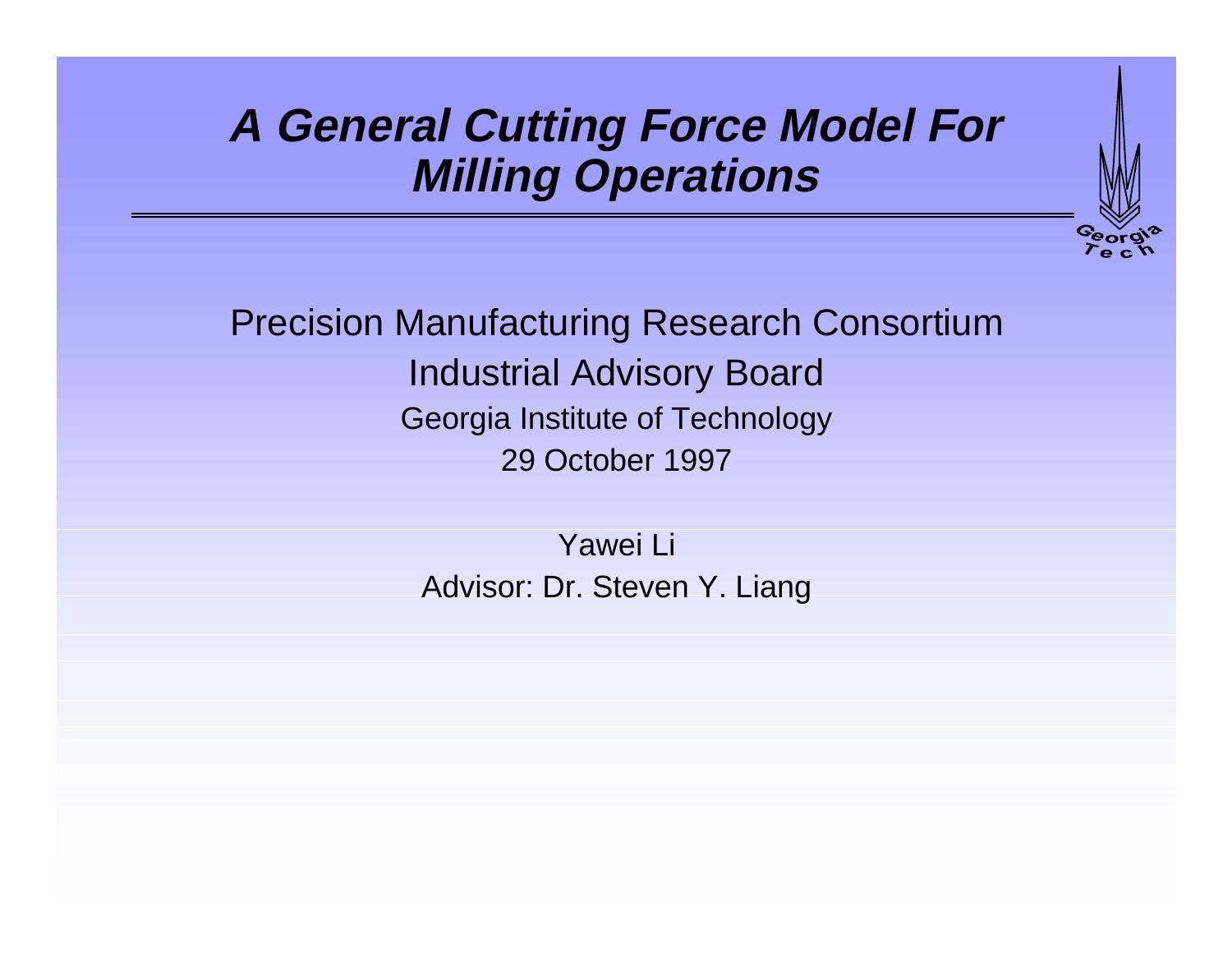## **Introduction**

#### ❖ Importance

- Machinability
- Machining Accuracy and Surface Finish
- Chatter / Cutter Wear / Fracture
- ❖ Analytical Integration
- ❖ Convolution Method
- ❖ Explicit Expression Of Cutting Force
- ❖ Based on a General Cutting Edge
	- Cutting Edge Function
	- Cutting Condition
	- Material Properties
- ❖ Can Be Used for Any Milling Operation

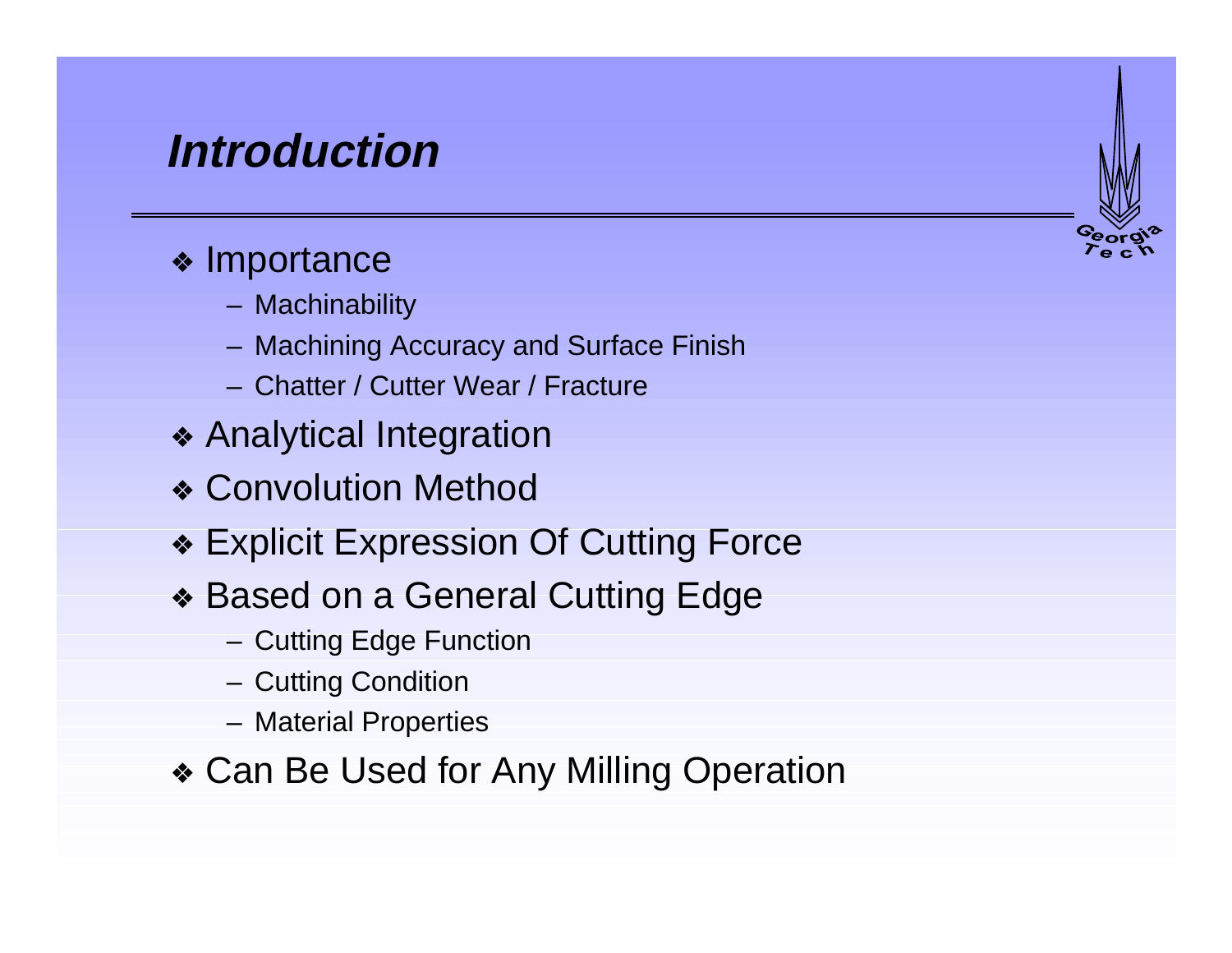## **General Cutting Force Model In Angle and Frequency Domain**

Georg<br>*Te* c

$$
\overline{F}(\phi) = \begin{bmatrix} F_x(\phi) \\ F_y(\phi) \\ F_z(\phi) \end{bmatrix} = \sum_{k=-\infty}^{\infty} \overline{A}_k e^{jkN\phi} = \sum_{k=-\infty}^{\infty} \begin{bmatrix} A_{xk} \\ A_{yk} \\ A_{zk} \end{bmatrix} e^{jkN\phi}
$$

where

$$
\overrightarrow{A}_{k} = 2\pi \int_{0}^{\infty} \overrightarrow{K} \left[ FFT \left\{ \overrightarrow{p}(v)w(v,T_{0}) \right\} FFT \left\{ h'_{\beta}(\tau)^* Tth(\tau) \right\} - \sum_{i=1}^{\infty} \left( \frac{y_{\text{max}}}{2\pi f_{0}} \right)^{i} \frac{1}{i!} FFT \left\{ \overrightarrow{p}(v) \delta^{(i-1)}(v-T_{0}) \right\} FFT \left\{ \left( \frac{1}{r(\tau_{0})} - \frac{1}{r(\tau)} \right)^{i} \left( h'_{\beta}(\tau)^* Tth(\tau) \right) \right\} \right)
$$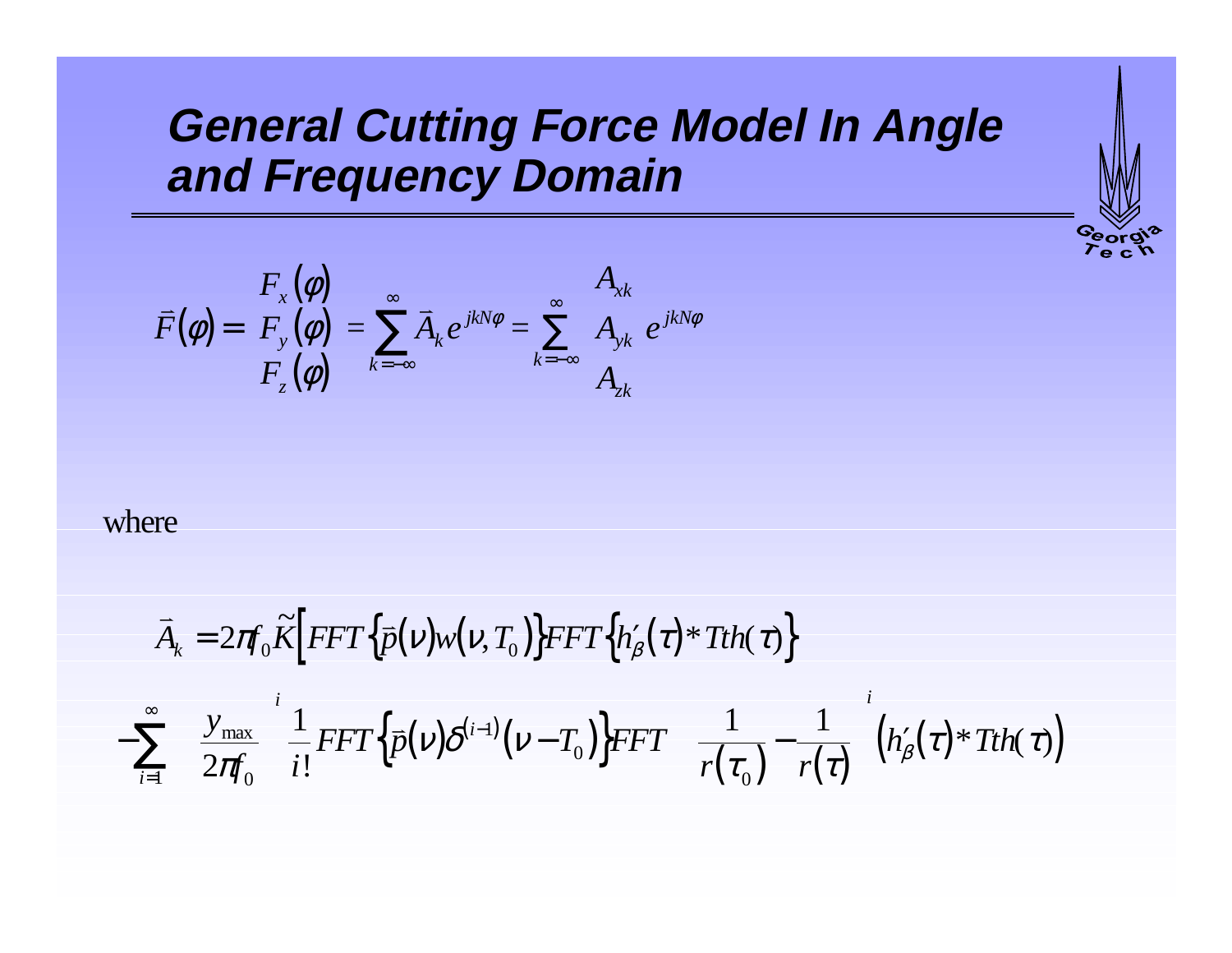## **Case Study**

#### ❖ Face Milling

- Straight Cutting Edge in 3 Dimensional Space
- Lead Angle, Radial Rake Angle, Axial Rake Angle and Diameter

#### ❖ End Milling

- Helical Cutting Edge
- Helical Angle and Diameter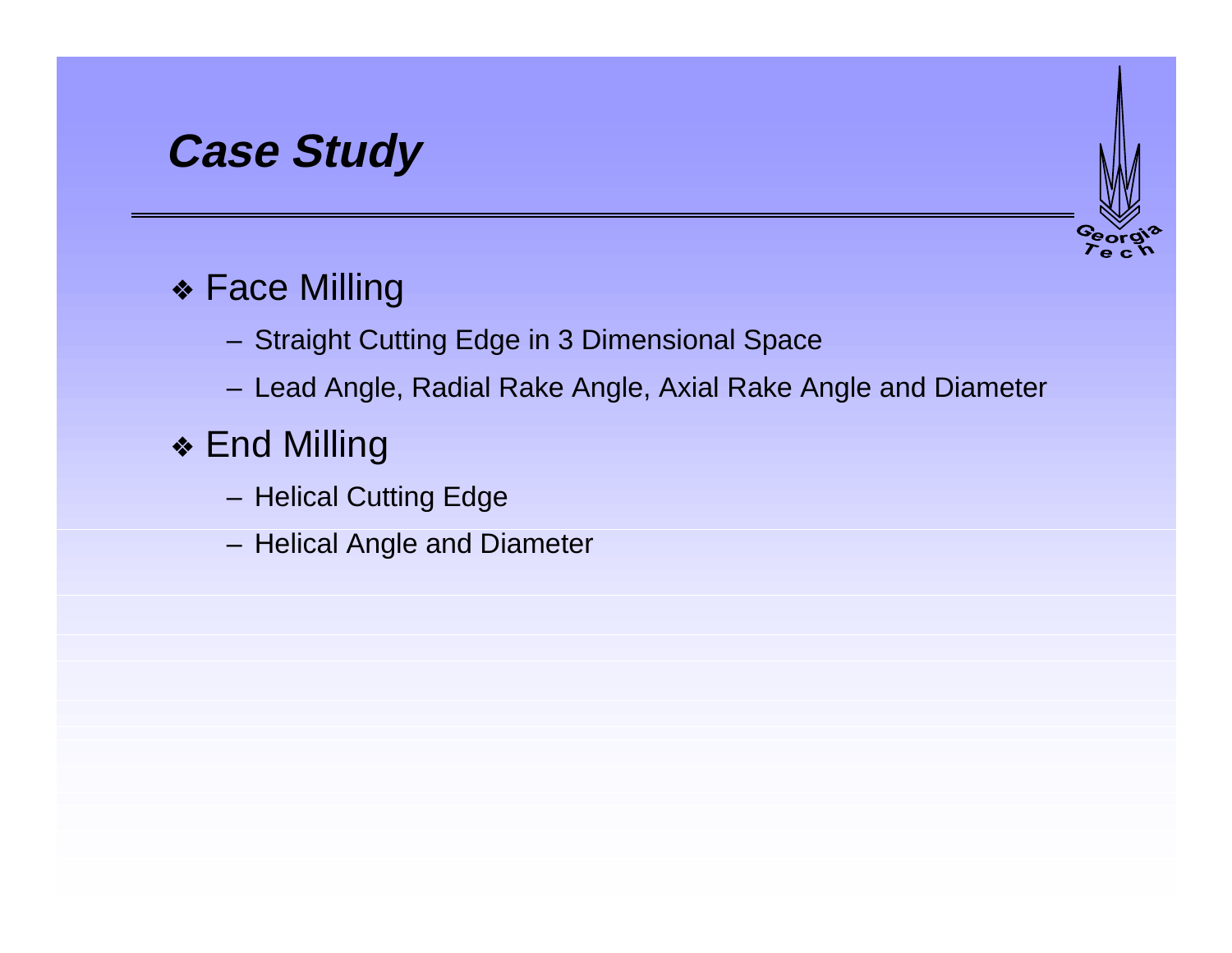# **Cutting Forces in Angle Domain - End Milling**

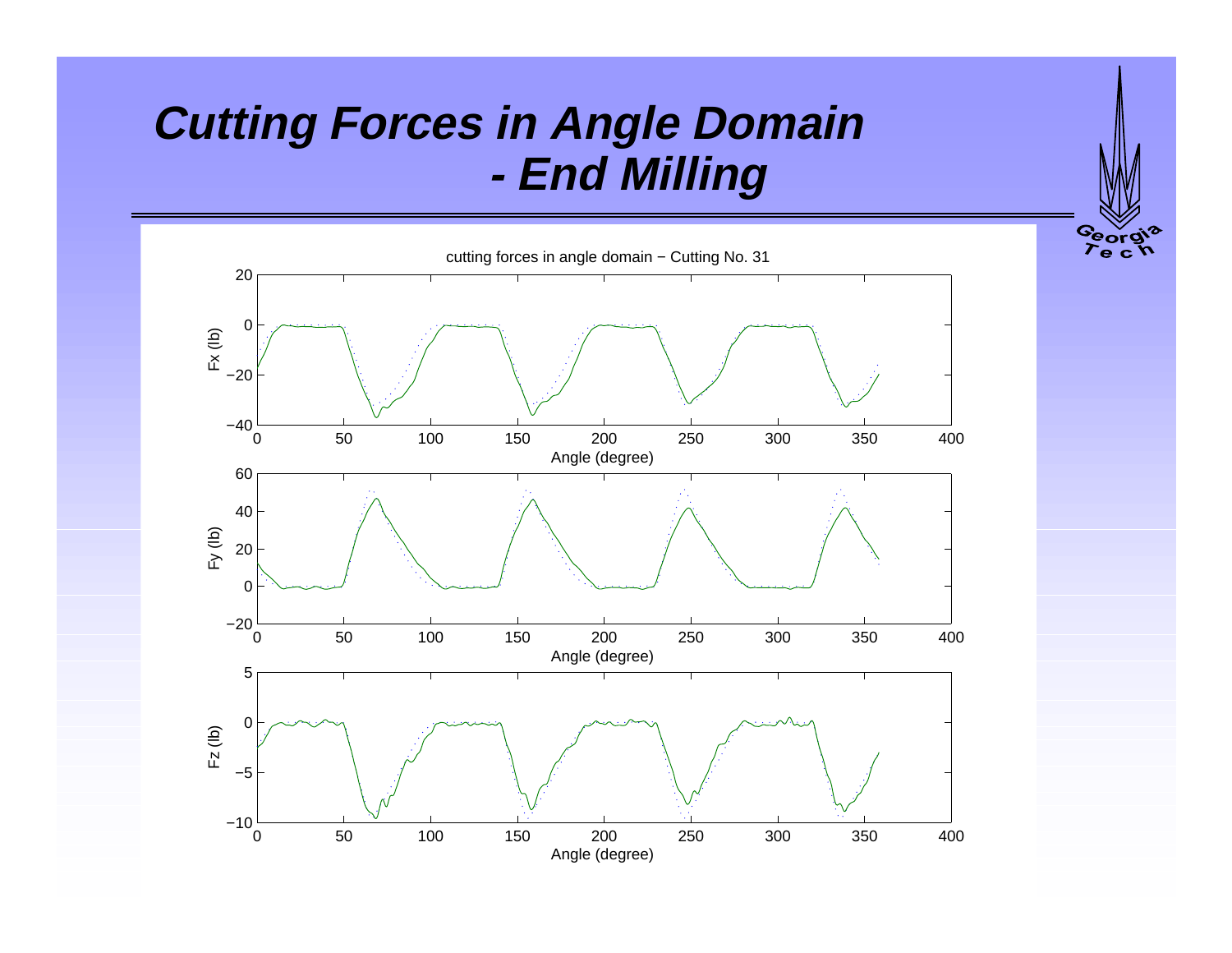# **Cutting Forces in Frequency Domain - End Milling**

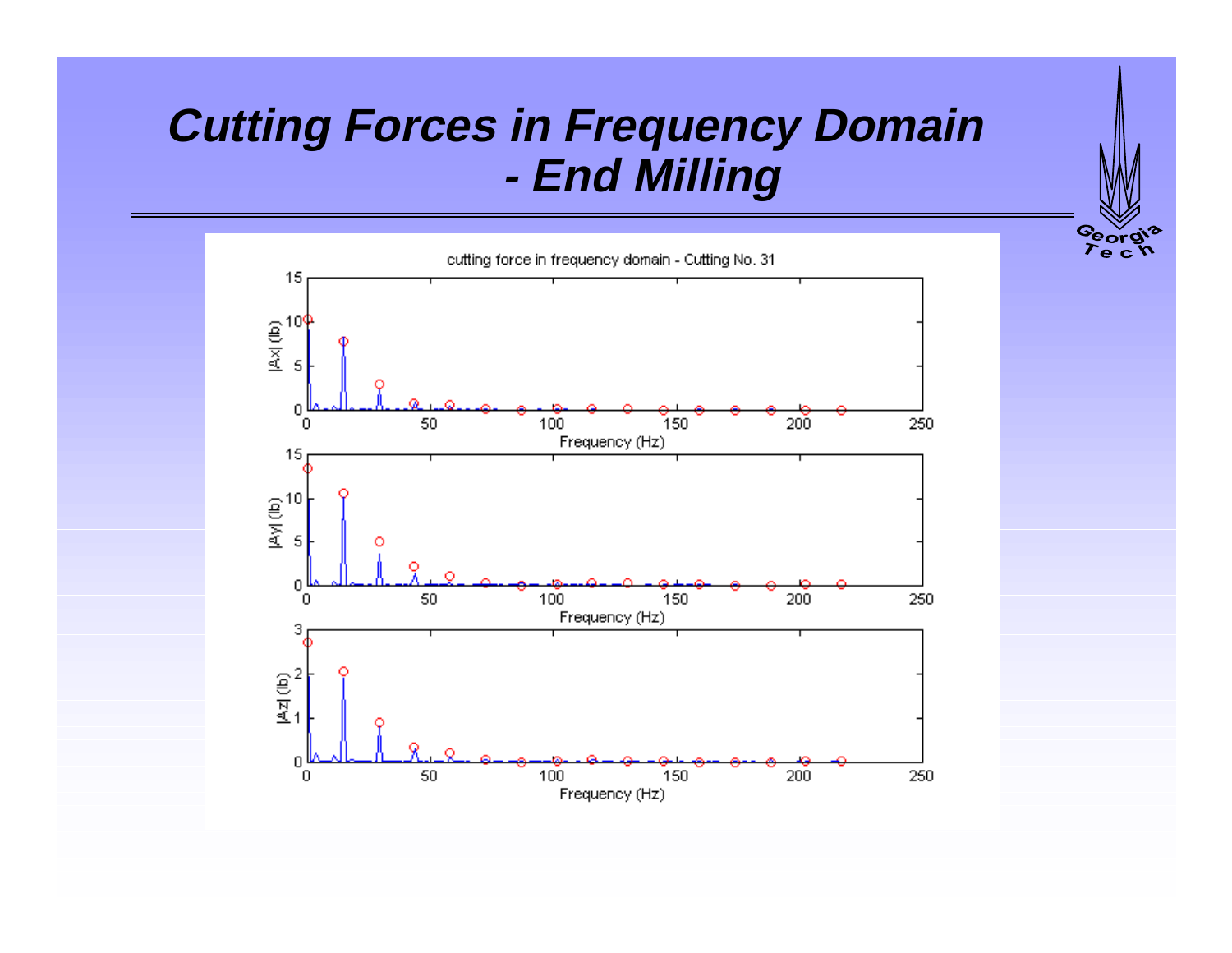## **Cutting Forces in Angle Domain - Face Milling**

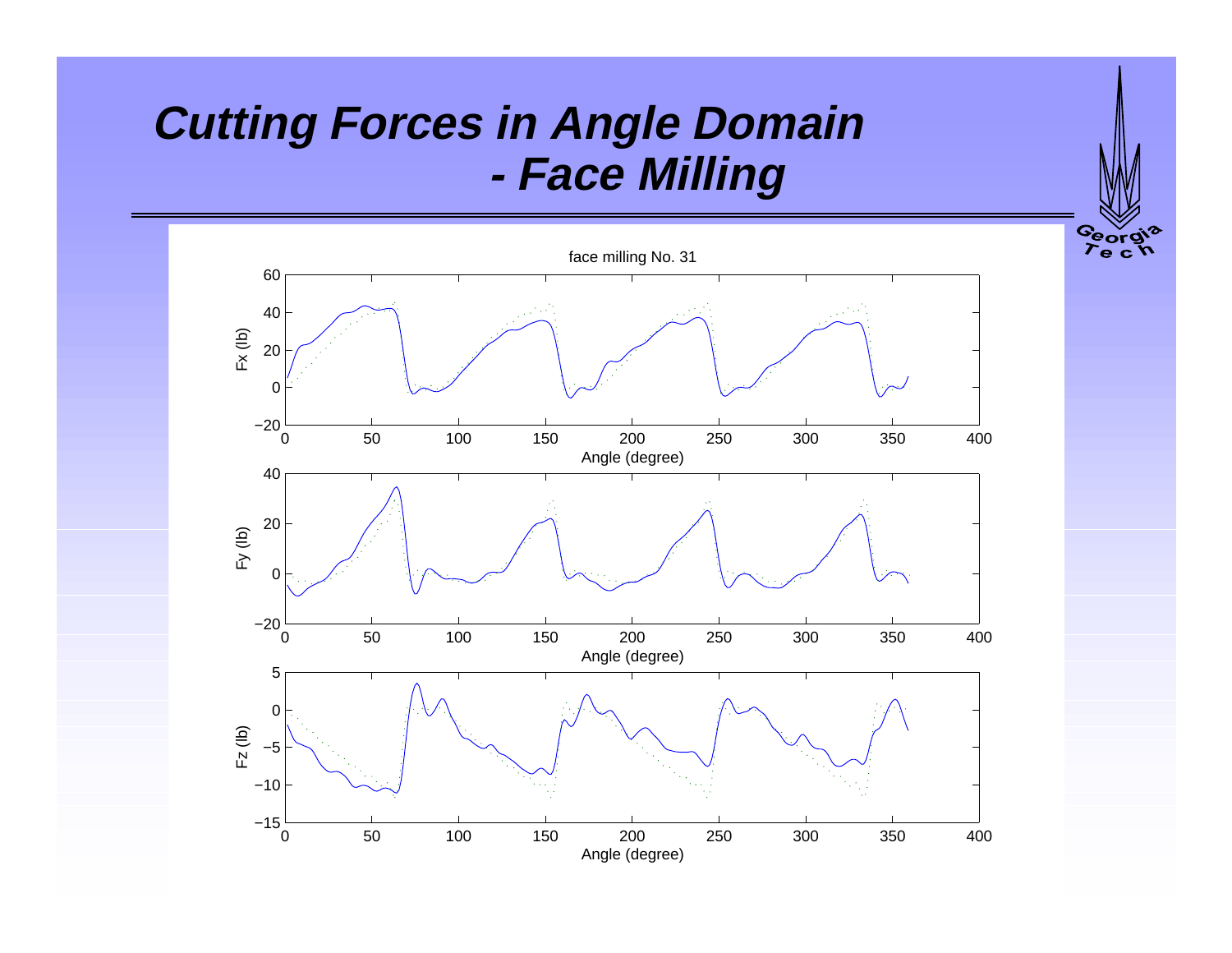## **Cutting Forces in Frequency Domain - Face Milling**